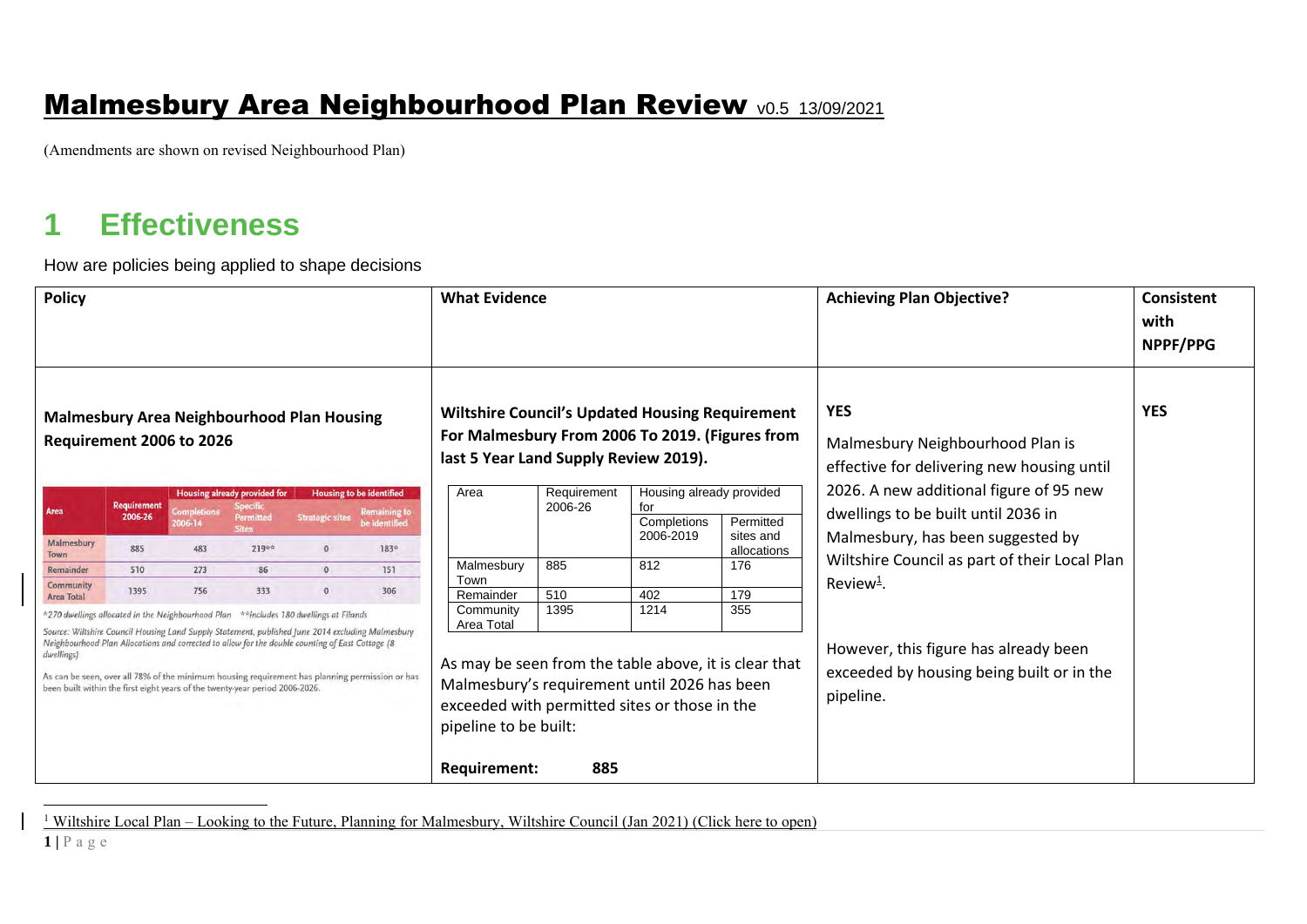|                                                                                                                                                                                                                                                                                                                                         | <b>Less Completions: 812</b><br><b>Less Permitted Sites: 176</b><br>Exceeded: 103                                                                                                                                                                                                                                                                                                           |                                                                                                                                                                              |            |
|-----------------------------------------------------------------------------------------------------------------------------------------------------------------------------------------------------------------------------------------------------------------------------------------------------------------------------------------|---------------------------------------------------------------------------------------------------------------------------------------------------------------------------------------------------------------------------------------------------------------------------------------------------------------------------------------------------------------------------------------------|------------------------------------------------------------------------------------------------------------------------------------------------------------------------------|------------|
|                                                                                                                                                                                                                                                                                                                                         | The 'remainder' requirement, which is relevant for<br>the parishes of Brokenborough and St. Paul's<br>Without Malmesbury, shows 71 more dwellings than<br>the minimum requirement to 2026. Wiltshire Council<br>also advise that the existing strategic role for small<br>villages will continue. This limits development to<br>meeting local needs by redevelopment or on infill<br>plots. | There is no further requirement for<br>Brokenborough and St Pauls Without<br>Parishes to plan for housing to 2036,<br>which should come forward through<br>'windfall' sites. |            |
| Policy 1                                                                                                                                                                                                                                                                                                                                |                                                                                                                                                                                                                                                                                                                                                                                             |                                                                                                                                                                              |            |
| 1.1.7. NP Page 17                                                                                                                                                                                                                                                                                                                       | 16/06401/FUL                                                                                                                                                                                                                                                                                                                                                                                | YES BUT ALLOCATE ADDITIONAL<br><b>HOUSING NUMBERS</b>                                                                                                                        | <b>YES</b> |
| Land to the north west of Malmesbury, south of the<br>Dyson Limited research and development facility and<br>west of Malmesbury CE Primary School (sites 3A and                                                                                                                                                                         | Persimmon (Wessex) have confirmed that they<br>anticipate building to start late 2021. We understand<br>that this application will be decided shortly.<br>See Wiltshire Council website for full planning details<br>of the application, where the policy and other<br>planning matters are and have been overseen by<br>their Planning Dept.                                               | This policy remains effective, as it<br>progressing to conclusion.                                                                                                           |            |
| 15) is allocated for approximately 170 dwellings of<br>mixed types and tenures and for an extension to<br>Malmesbury CE School, subject to the following<br>requirements:                                                                                                                                                               |                                                                                                                                                                                                                                                                                                                                                                                             | Detailed design work has demonstrated<br>that the site is capable of accommodating<br>a larger number of dwellings. The Plan<br>should therefore be amended to allocate      |            |
| a) The development shall be designed to be in keeping<br>with the character of the historic town centre and the<br>overall approach to build form, street layout and<br>landscape and to minimise any visual impact on the                                                                                                              |                                                                                                                                                                                                                                                                                                                                                                                             | the site for approximately 201 dwellings.<br>Persimmon (Wessex) have advised they<br>anticipate construction commencing later<br>on in 2021.                                 |            |
| setting of the town and the Cotswolds AONB.<br>b) The site layout shall include provision for the<br>construction of a new bridge suitable for pedestrians<br>and cyclists across the River Avon to Park Road and for<br>the provision of pedestrian and cycle links to Tetbury<br>Hill and the town centre by way of the school access |                                                                                                                                                                                                                                                                                                                                                                                             | Criteria a) and b) are being addressed<br>through the planning application process.                                                                                          |            |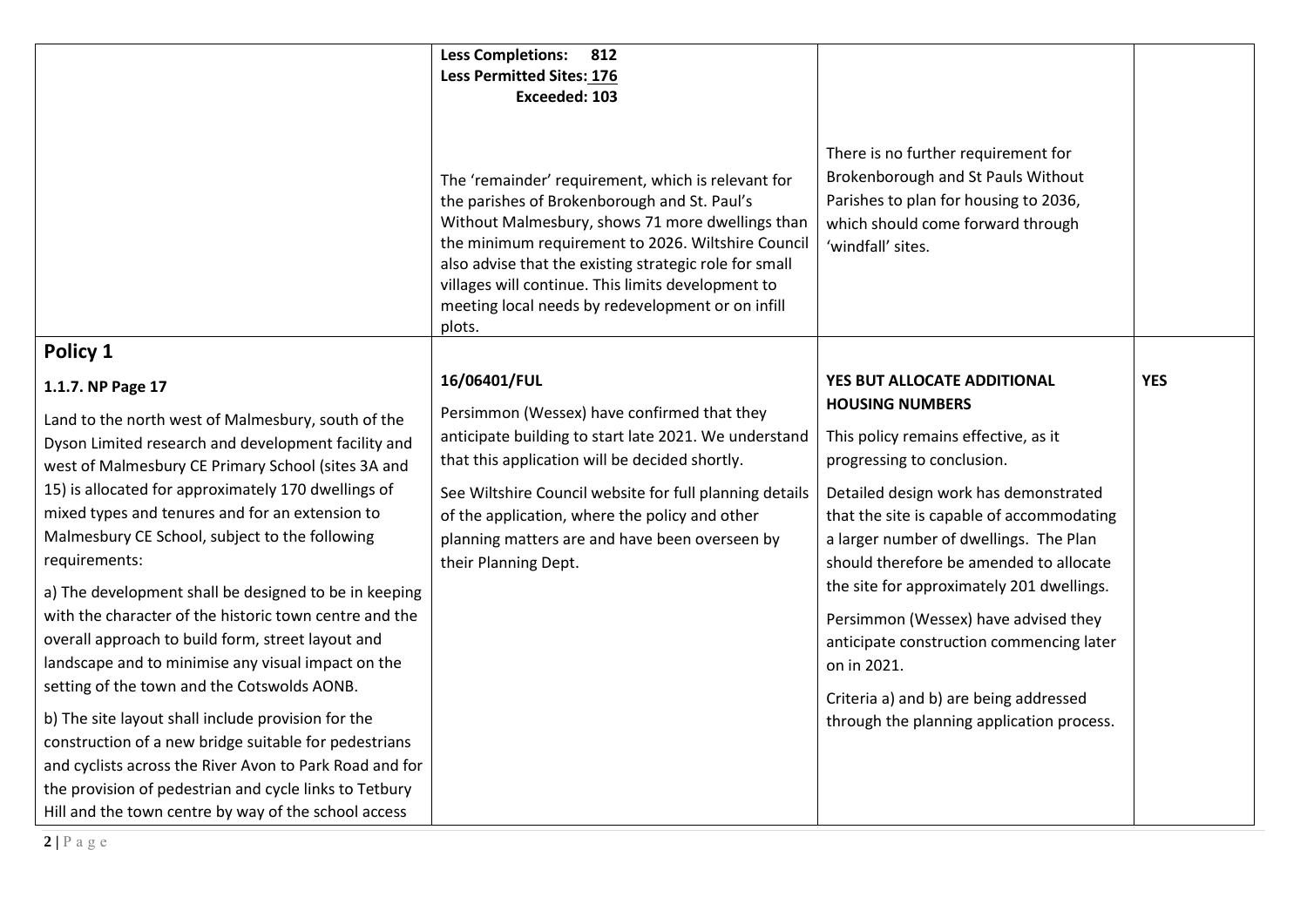| and public footpath 'MALM 24'c) A comprehensive<br>masterplan shall be submitted to the Local Planning                                                                                                                      |                                                                                                                                                                                                                                                                                                                                                                                                                                                                  |                                                                                                                                                                                                     |            |
|-----------------------------------------------------------------------------------------------------------------------------------------------------------------------------------------------------------------------------|------------------------------------------------------------------------------------------------------------------------------------------------------------------------------------------------------------------------------------------------------------------------------------------------------------------------------------------------------------------------------------------------------------------------------------------------------------------|-----------------------------------------------------------------------------------------------------------------------------------------------------------------------------------------------------|------------|
| Authority for approval which ensures a fully                                                                                                                                                                                |                                                                                                                                                                                                                                                                                                                                                                                                                                                                  |                                                                                                                                                                                                     |            |
| integrated and co-ordinated development.                                                                                                                                                                                    |                                                                                                                                                                                                                                                                                                                                                                                                                                                                  |                                                                                                                                                                                                     |            |
| <b>Policy 2</b><br>1.1.7. NP Page 18<br>Land at Burton Hill to the north (site 10), east (site 11)                                                                                                                          | <b>YES</b><br>16/11603/OUT 19/07095/REM                                                                                                                                                                                                                                                                                                                                                                                                                          | YES BUT ALLOCATE ADDITIONAL<br><b>HOUSING NUMBERS</b><br>This policy remains effective, as it is still                                                                                              | <b>YES</b> |
| and south (site 6) of the Primary Health Centre is<br>allocated for approximately 50 mixed cottage-type<br>dwellings, a majority of which will be to permit<br>independent living by elderly members of the                 | Agreed outline planning permission was made<br>(16/11603/OUT), however the two main sites 10<br>and 11 are now being developed separately.                                                                                                                                                                                                                                                                                                                       | progressing to conclusion.<br>We have been advised of the likelihood of<br>some building to be completed in 2022.                                                                                   |            |
| community, subject to the following requirements:<br>a) there shall be provision for safe pedestrian links<br>across the A429 to the Burton Hill House site;<br>b) pedestrian safety on the roundabout shall be             | Planning permission has been given for 27 dwellings<br>(19/07095/REM) and it is anticipated that planning<br>permission another 29 will be given in the near<br>future.<br>See files online at Wiltshire Council's website for full<br>details, where the policy inc. a), b) and c) and other<br>related planning matters are and have been<br>overseen by Wiltshire Council's Planning Dept and<br>addressed where appropriate through the planning<br>process. | The number of houses will exceed the<br>approx. minimum in the Neighbourhood<br>Plan of 50 dwellings and we understand<br>some building likely to be completed in<br>2022.                          |            |
| ensured;<br>c) adequate car parking shall be provided.                                                                                                                                                                      |                                                                                                                                                                                                                                                                                                                                                                                                                                                                  | The Plan should therefore be amended to<br>allocate the site for approximately 56<br>dwellings.                                                                                                     |            |
|                                                                                                                                                                                                                             |                                                                                                                                                                                                                                                                                                                                                                                                                                                                  | Due to current access issues across site 6,<br>alternative arrangements have been<br>sought, but this has not affected the<br>number of dwellings being built and may<br>be resolved in the future. |            |
| Policy 3                                                                                                                                                                                                                    |                                                                                                                                                                                                                                                                                                                                                                                                                                                                  |                                                                                                                                                                                                     |            |
| 1.2.1. NP Page 21                                                                                                                                                                                                           | The 'remainder' housing requirement for the larger                                                                                                                                                                                                                                                                                                                                                                                                               | <b>YES</b>                                                                                                                                                                                          | <b>YES</b> |
| Housing development in each of the two designated<br>small villages within the Plan Area (Milbourne and<br>Corston) shall be on 'windfall' sites and the number of<br>dwellings should ideally not exceed single figures in | Malmesbury Area, (which is relevant for the parishes<br>of Brokenborough and St. Paul's Without<br>Malmesbury) calculated as at 2019 for the 5 Year<br>Land Supply figures, shows 71 more dwellings were<br>then built or in the pipeline, than the minimum                                                                                                                                                                                                      | The Policy remains effective and is<br>required for the rest of the plan period to<br>ensure compliance with 'windfall<br>development' and the retention of the                                     |            |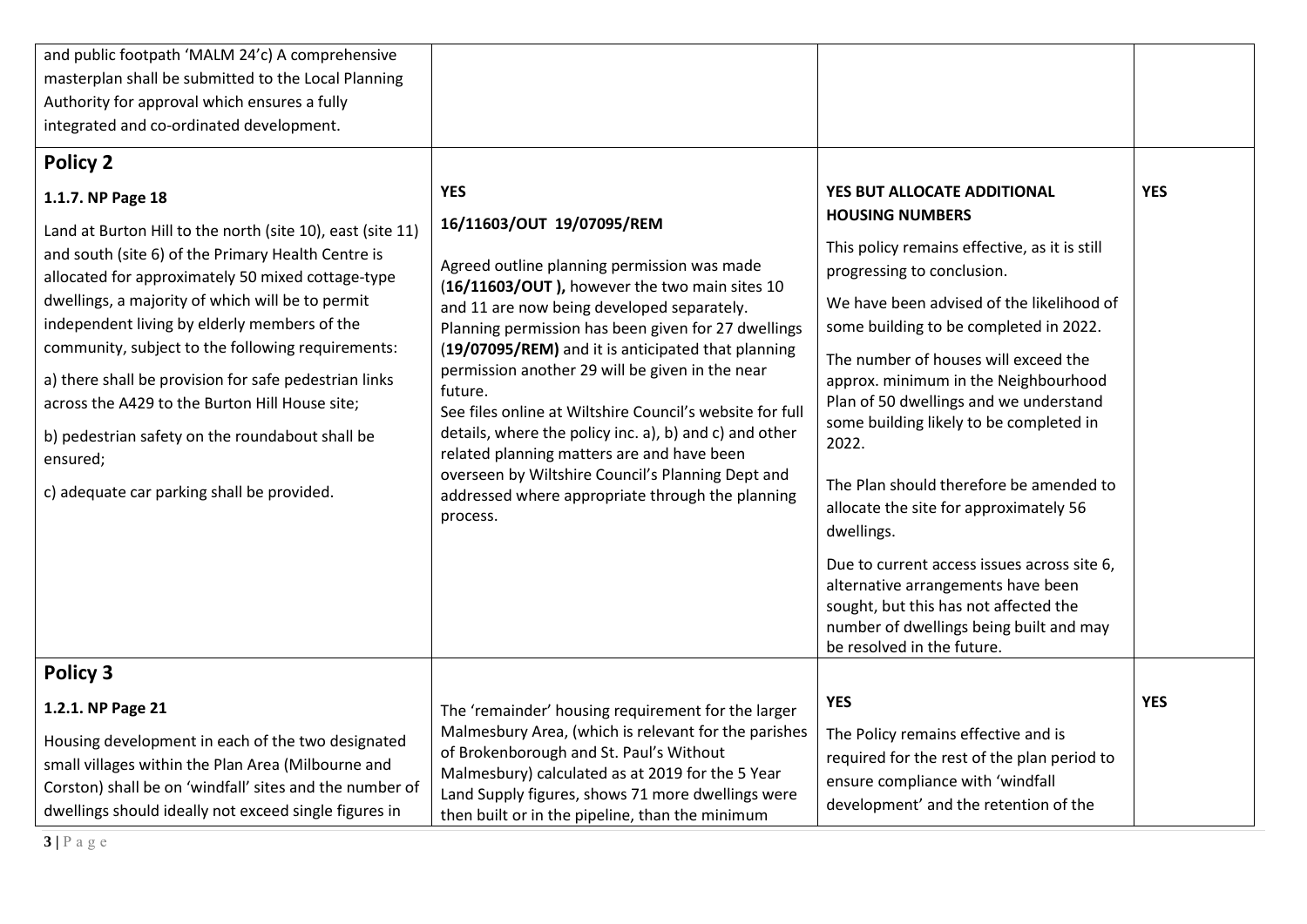| order to preserve the rural character of the villages.                                                                                                                                                                                                                                                                                                                                                                                 | requirement to 2026.                                                                                                                                                                                                                                                        | rural character of these villages.                                                                               |            |
|----------------------------------------------------------------------------------------------------------------------------------------------------------------------------------------------------------------------------------------------------------------------------------------------------------------------------------------------------------------------------------------------------------------------------------------|-----------------------------------------------------------------------------------------------------------------------------------------------------------------------------------------------------------------------------------------------------------------------------|------------------------------------------------------------------------------------------------------------------|------------|
| Policy 4<br>2.1.3 NP Page 24<br>Planning applications for new housing, including<br>conversions, must be tested against the current<br>evidence of local demand and supply from sources<br>including Wiltshire Council population forecasts, the<br>Social Housing Register, the Strategic Housing Market<br>Assessment and the most recent Neighbourhood<br>Survey. Tables 2.1.1 and 2.1.2, above, are derived<br>from this evidence. | Wiltshire Council Planning Dept has the<br>responsibility to assess these criteria against any<br>planning applications for new housing as part of the<br>planning process. This policy which is explained in<br>more detail in the MNP, remains relevant and<br>effective. | <b>YES</b><br>The Policy remains effective and is<br>required to be in place for the rest of the<br>plan period. | <b>YES</b> |
| Policy 5<br>2.1.3 NP Page 24<br>Planning applications for new housing, including<br>conversions, should be assessed against the demand<br>net of cumulative consents given in the period, not<br>the gross demand identified at the beginning of the<br>period                                                                                                                                                                         | Wiltshire Council Planning Dept has the<br>responsibility to assess these criteria against any<br>planning applications for new housing as part of the<br>planning process. This policy which is explained in<br>more detail in the MNP, remains relevant and<br>effective  | <b>YES</b><br>The Policy remains effective and is<br>required to be in place for the rest of the<br>plan period. | <b>YES</b> |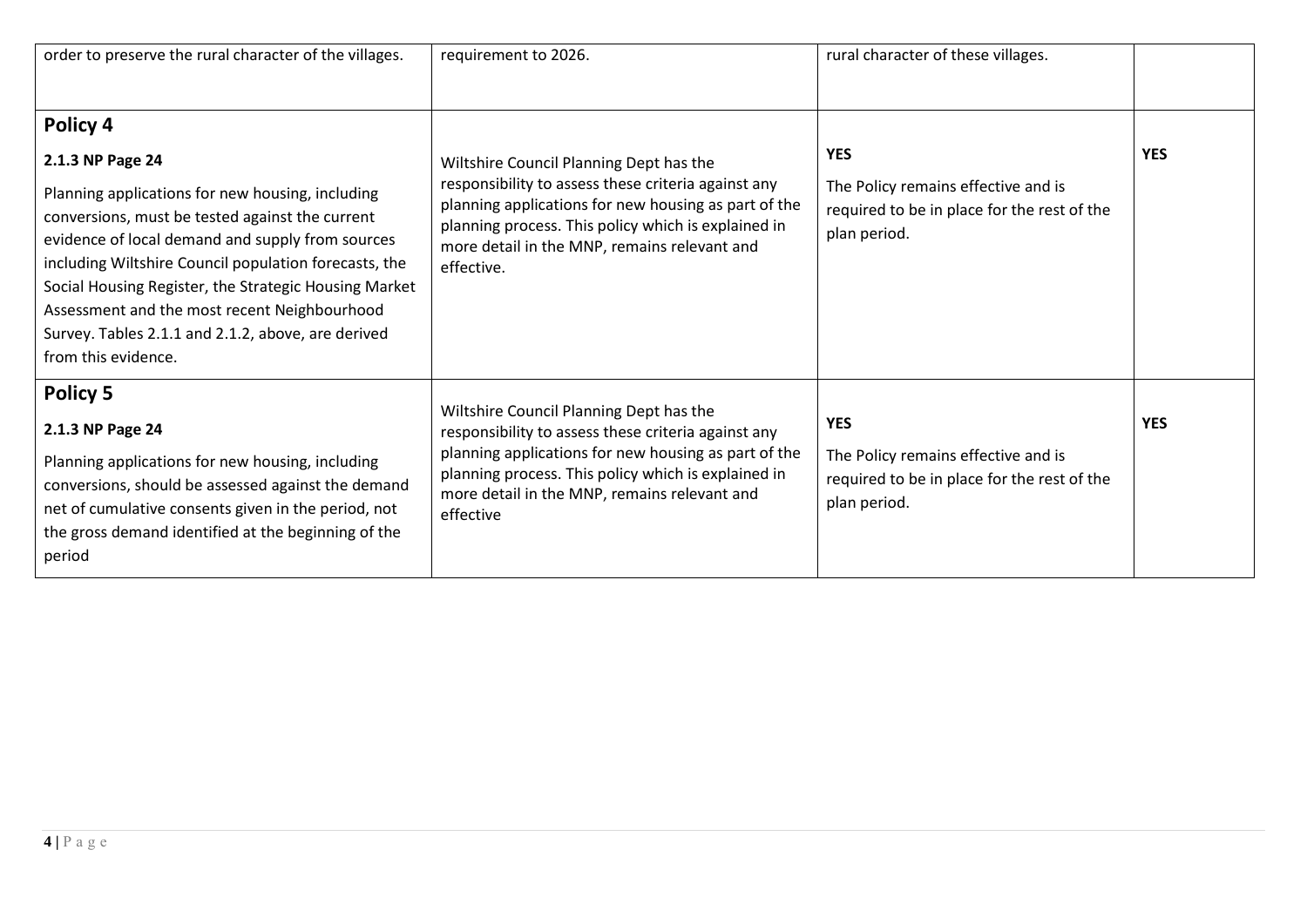| Policy 6                                                                                                                                                                                                    |                                                                                                                                                                                                                                                                                                                      |                                                                                                                                                                                                                                               |            |
|-------------------------------------------------------------------------------------------------------------------------------------------------------------------------------------------------------------|----------------------------------------------------------------------------------------------------------------------------------------------------------------------------------------------------------------------------------------------------------------------------------------------------------------------|-----------------------------------------------------------------------------------------------------------------------------------------------------------------------------------------------------------------------------------------------|------------|
| 2.2.3 NP Page 27                                                                                                                                                                                            | 15/08205/DEM 14/08832/FUL                                                                                                                                                                                                                                                                                            | <b>NO LONGER REQUIRED</b>                                                                                                                                                                                                                     | <b>YES</b> |
| The redundant Burnham House site is allocated for<br>redevelopment to provide approximately 50 dwellings<br>as the first choice for Extra Care Housing.                                                     | Burnham Court was built in 2017 and is run by<br>Abbeyfield Society. 49 self-contained flats,<br>comprising 41 two-bedroom homes and eight one-<br>bedroom properties.                                                                                                                                               | This policy has successfully delivered site<br>specific assisted-living accommodation,<br>built in 2017. Therefore, this policy and all<br>references in the Neighbourhood Plan,<br>should be removed or amended to reflect<br>this position. |            |
| Policy 7                                                                                                                                                                                                    |                                                                                                                                                                                                                                                                                                                      |                                                                                                                                                                                                                                               |            |
| 2.2.3 NP Page 27                                                                                                                                                                                            |                                                                                                                                                                                                                                                                                                                      | <b>YES</b>                                                                                                                                                                                                                                    | <b>YES</b> |
| Planning permission will be granted for the<br>development of dementia - specific accommodation<br>on suitable new sites or by the extension of an existing<br>care home or site of older people's housing. | The need for extra care for older people and those<br>with dementia is increasing, especially as older<br>people are living longer. It is crucial to facilitate new<br>accommodations, when required and viable to meet<br>this need, for example Burnham Court.                                                     | This policy remains effective and relevant<br>for the rest of the Plan period to 2026.                                                                                                                                                        |            |
| Policy 8                                                                                                                                                                                                    | The need for extra care for older people and those                                                                                                                                                                                                                                                                   |                                                                                                                                                                                                                                               |            |
| 2.2.3 NP Page 27                                                                                                                                                                                            | with dementia is increasing, especially as older                                                                                                                                                                                                                                                                     | <b>YES</b>                                                                                                                                                                                                                                    | <b>YES</b> |
| All new accommodation for older people must be well<br>connected with the town.                                                                                                                             | people are living longer. It is crucial to facilitate new<br>accommodations, when required and viable. Any site<br>must be well connected to the town to allow people<br>to retain as much independence as possible and be<br>able to access shops, library and other local places at<br>the heart of the community. | This policy remains relevant and effective<br>the rest of the Plan period to 2026.                                                                                                                                                            |            |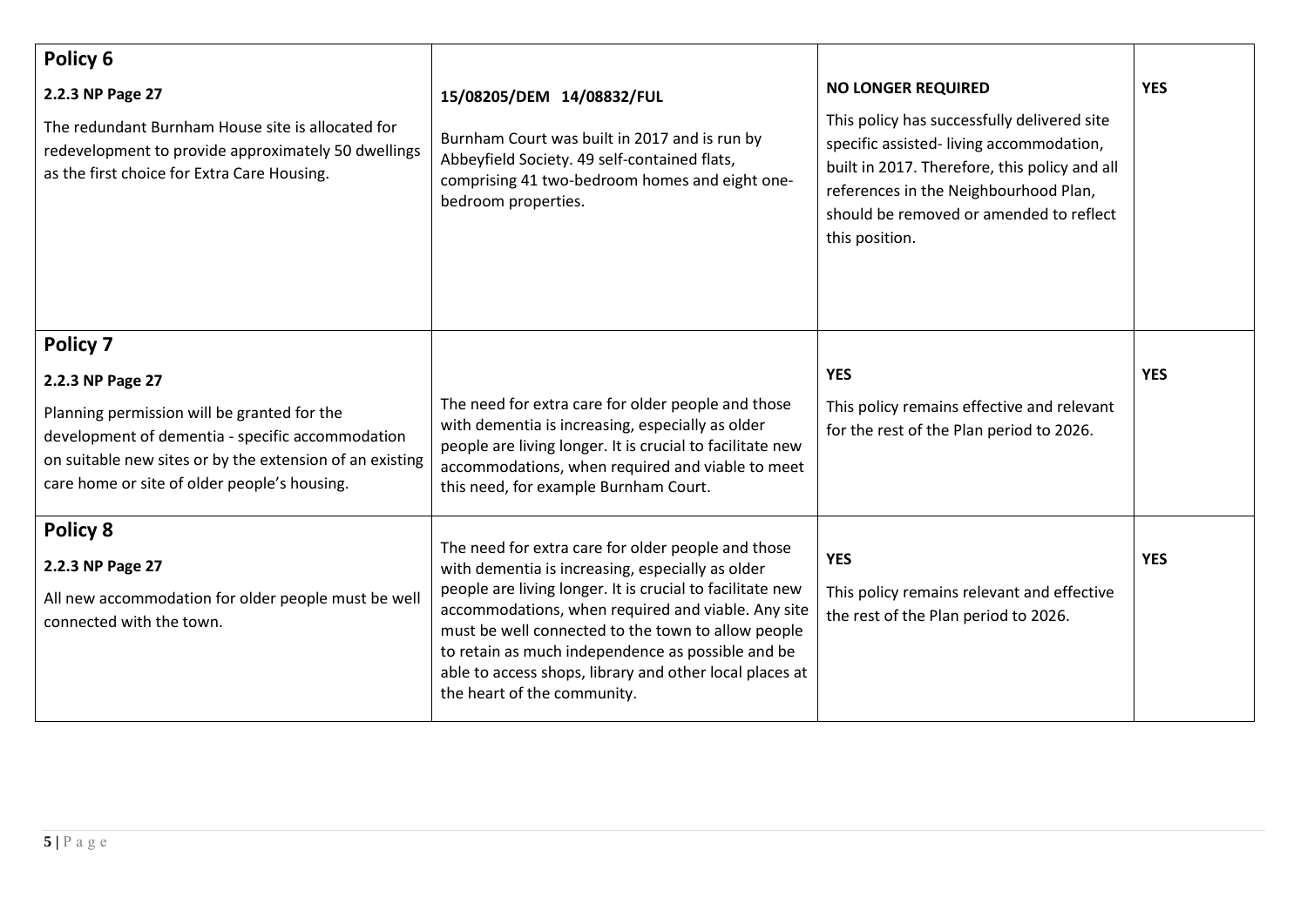| Policy 9<br>2.2.3 NP Page 27<br>All new housing for older people must be sustainable.                                                                                                                                                                                                                                                                                                                                                                                                                                                                                                                                                                                                                                                                                                                                                                                                                                          | The need for extra care for older people and those<br>with dementia is increasing, especially as older<br>people are living longer. It is in line with Wiltshire<br>Council's policy for their housing to be sustainable,<br>see details in the MNP.                                                                                                                                                                                                                                                                                                                                                                                                                                                                                                                                                                       | <b>YES</b><br>This policy remains relevant and effective<br>the rest of the Plan period to 2026.            | <b>YES</b> |
|--------------------------------------------------------------------------------------------------------------------------------------------------------------------------------------------------------------------------------------------------------------------------------------------------------------------------------------------------------------------------------------------------------------------------------------------------------------------------------------------------------------------------------------------------------------------------------------------------------------------------------------------------------------------------------------------------------------------------------------------------------------------------------------------------------------------------------------------------------------------------------------------------------------------------------|----------------------------------------------------------------------------------------------------------------------------------------------------------------------------------------------------------------------------------------------------------------------------------------------------------------------------------------------------------------------------------------------------------------------------------------------------------------------------------------------------------------------------------------------------------------------------------------------------------------------------------------------------------------------------------------------------------------------------------------------------------------------------------------------------------------------------|-------------------------------------------------------------------------------------------------------------|------------|
| Policy 10<br>3.1.4.NP Page 32<br>Policy 10: Planning permission will be granted for an<br>additional supermarket only if the following four<br>economic conditions are met:<br>a) Within the long term, the development will<br>enhance, and at no time damage, the economic<br>vitality and viability of Malmesbury Town Centre and<br>the Plan Area.<br>b) Within the long term, the development will<br>enhance, and at no time damage, the consumer<br>choice available within Malmesbury Town Centre and<br>the Plan Area.<br>c) The development will not negatively impact<br>existing, committed and planned public and private<br>investment in Malmesbury Town Centre and the Plan<br>Area.<br>d) The nature of the development's S106<br>contributions into the Plan Area will be as specified in<br>agreement with local organisations and / or the<br>Malmesbury Neighbourhood Steering Group or its<br>successor. | Malmesbury is a rural market town area with no<br>current perceived need for any additional<br>supermarkets, given the recent permission for a<br>supermarket on the Malmesbury Garden Centre Site.<br>The Policy remains relevant in the event a future<br>application is put forward, because it is crucial that<br>any new supermarket must not damage<br>Malmesbury's local economy and must complement<br>our High St offering.<br>N.B. Additionally, it is noted that the Core Policy 13<br>'Spatial Strategy: Malmesbury Community Area' in<br>the Wiltshire Core Strategy Page 120 and the<br>Malmesbury Neighbourhood Plan Section 4.1 Page<br>38 onwards, describe Employment Land. The<br>objective is to support light industrial usage at the<br>available remainder of the Malmesbury Garden<br>Centre Site. | <b>YES</b><br>This policy remains effective and is<br>required until the end of the Plan period<br>to 2026. | <b>YES</b> |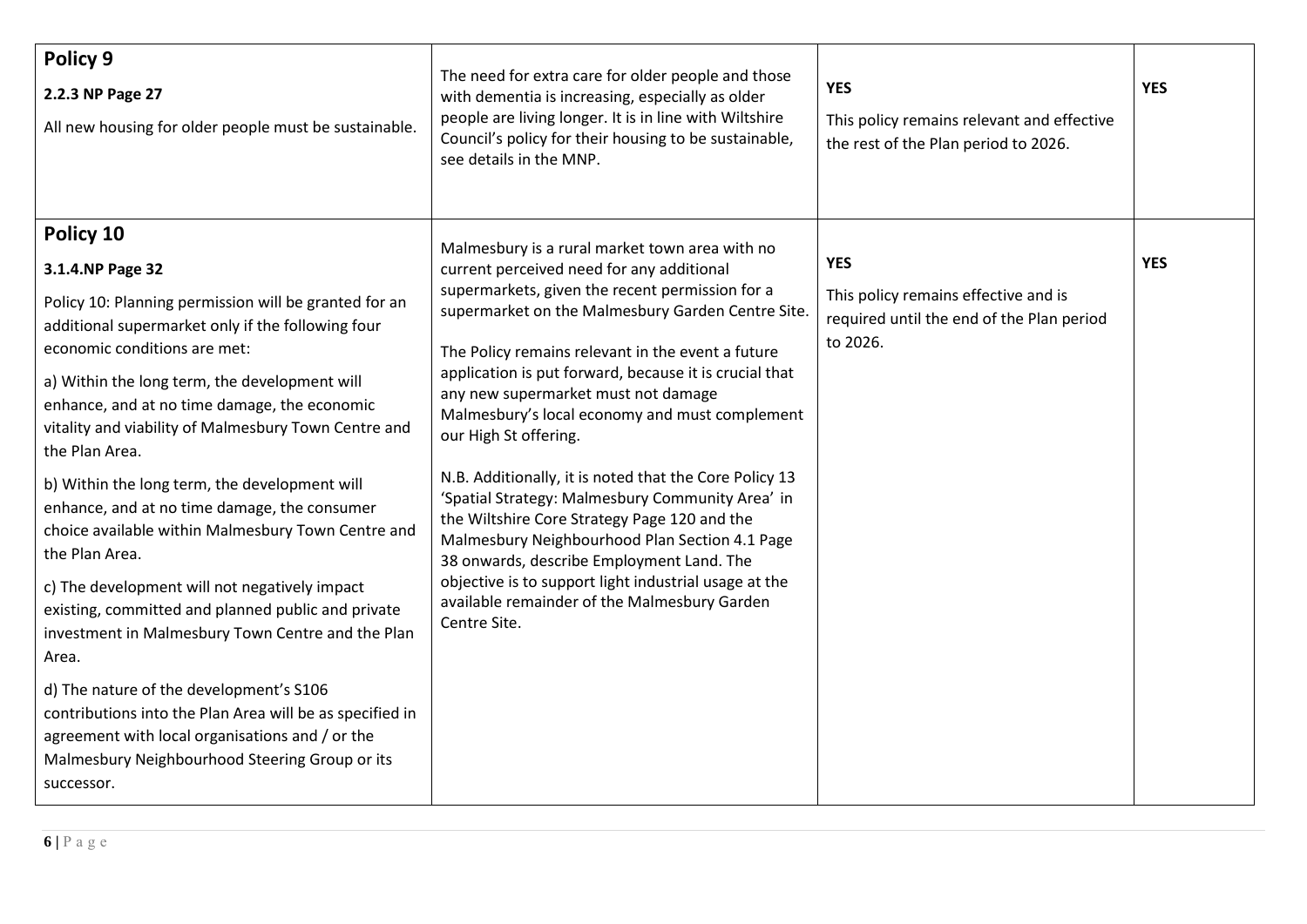| Policy 11<br>5.1.4 NP Page 43<br>Land is allocated for the expansion of Malmesbury CE<br>Primary School in conjunction with land proposed for<br>housing on sites 3A and 15 (see Policy 1).                                                           | The expansion of Malmesbury CE Primary School has<br>not yet been applied for. The planning application<br>for the sites 3A and 15 is currently being decided.<br>It is also worth noting that there has been expansion<br>to the Primary School in Lea. This school has<br>provided additional school places which we<br>understand has met some demand in the area,<br>especially from the eastern side of Malmesbury.<br>However, more school places will be required to<br>meet the demand from further housing<br>development.<br>This policy therefore remains very relevant and<br>affective. | <b>YES</b><br>This policy remains effective and is<br>required until the end of the Plan period<br>to 2026.                                                   | <b>YES</b> |
|-------------------------------------------------------------------------------------------------------------------------------------------------------------------------------------------------------------------------------------------------------|------------------------------------------------------------------------------------------------------------------------------------------------------------------------------------------------------------------------------------------------------------------------------------------------------------------------------------------------------------------------------------------------------------------------------------------------------------------------------------------------------------------------------------------------------------------------------------------------------|---------------------------------------------------------------------------------------------------------------------------------------------------------------|------------|
| Policy 12<br>5.1.4 NP Page 43<br>Primary School expansion must be in step with the<br>demand created by housing development.                                                                                                                          | There has been expansion to the Primary School in<br>Lea, which has provided additional school places<br>which we understand has met some demand in the<br>area, especially on the eastern side of Malmesbury.<br>However, because there are additional<br>developments in the process of being built, it is<br>crucial that school infrastructure is sufficient to meet<br>local demand. As such this policy remains very<br>relevant for the rest of the plan period until 2026.                                                                                                                   | <b>YES</b><br>The policy is still very relevant and<br>effective given that more housing is being<br>built in the Malmesbury and up to 2026.                  | <b>YES</b> |
| Policy 13<br>6.1.4. NP Page 51<br>The Neighbourhood Plan Design Guide as set out in<br>Volume II of this Plan should be taken into<br>consideration in all developments to ensure a high<br>quality of design that respects the specific character of | This should continue to be used by Wiltshire Council<br>as a reference to assess planning applications as part<br>of the planning process and as such remains very<br>relevant.                                                                                                                                                                                                                                                                                                                                                                                                                      | <b>YES</b><br>This policy is effective, relevant and still<br>required. It is to be used as a guide by<br>housebuilders and by Wiltshire Council<br>Planning. | <b>YES</b> |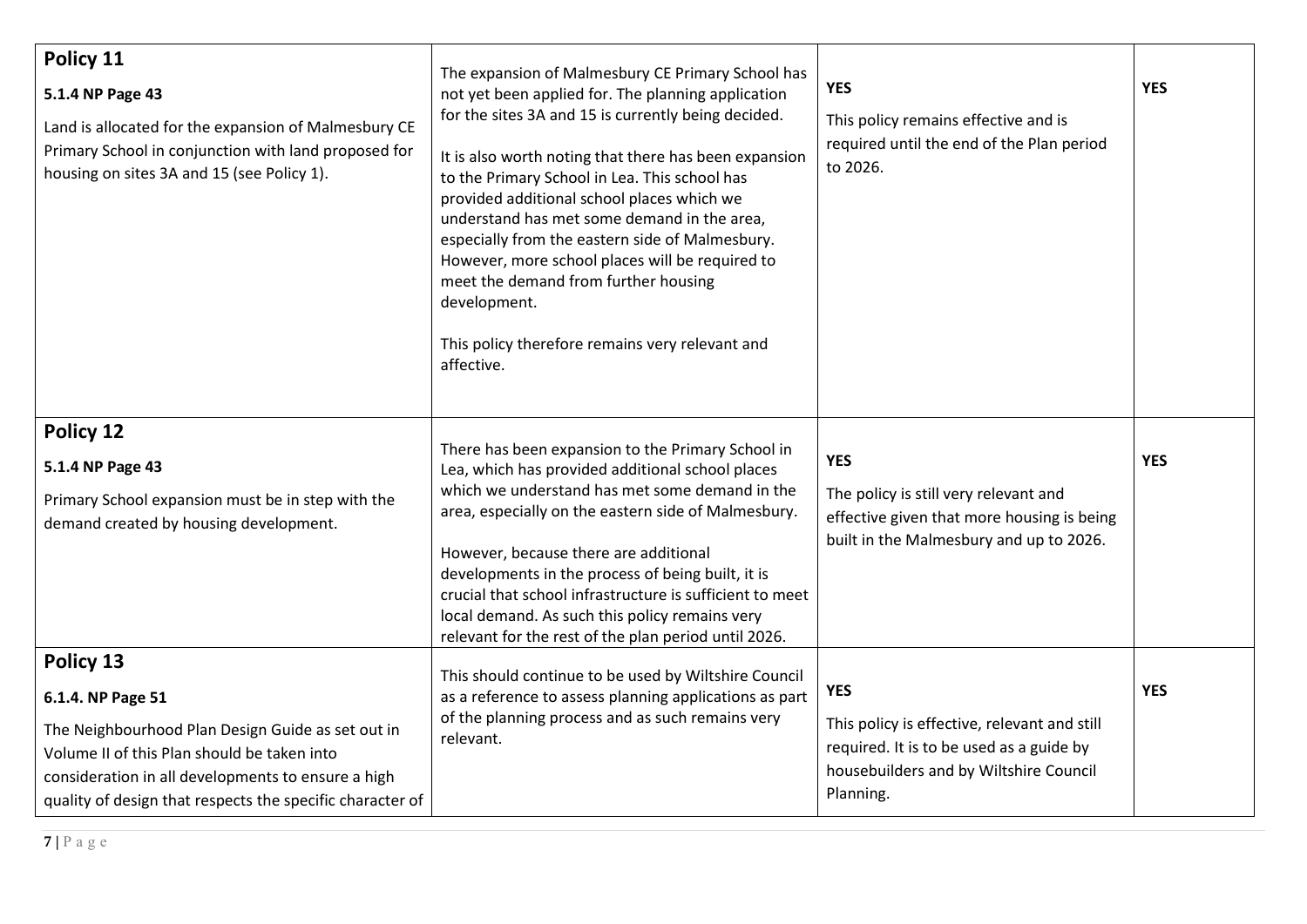### **2 National legislation and policy**

The Malmesbury Area Neighbourhood Plan remains relevant in terms of Government Policies and the NPPF, until such time as there are changes by Government to Planning Laws. (Refer to the recent White paper 'Planning for the Future').

Revisions to the National Planning Policy Framework have occurred since the plan was made. Neighbourhood planning features more extensively compared to the 2012 version operating at the time. In 2012 neighbourhoods were asked to "develop plans that support the strategic development needs set out in Local Plans, including policies for housing and economic development" (NPPF 2012 paragraph 14). It remains the case that neighbourhood plans "should support the delivery of strategic policies contained in local plans …" (NPPF (2019), paragraph 13, and by allocating land for housing development the plan continues to support strategic development needs and strategic policies set out in the Wiltshire Core Strategy. The plan remains effective in this regard and consistent with national planning policy. Since 2012 a new NPPF Paragraph 14 goes on to give particular importance in certain situations to the adverse impact of allowing development that conflicts with the neighbourhood plan. This importance can however only be applied in planning decisions in certain circumstances, one of which is that the plan has been made within two years. This applies irrespective of whether a plan can be judged as continuing to be consistent with national planning policy or, as in the case of the MNP, whether its effectiveness remains equivalent to when first made. An update to the plan, having the plan remade, allows this position to be remedied, although other conditions need to be met and would also need to apply.

In the view of the Malmesbury Area Neighbourhood Plan Town and Parish Councils, the approach gives effect to the intention of the NPPF to give a status to a plan that is effective at supporting the strategic needs of the Local Plan and remains up to date and relevant.

# **3 Local Policy**

The Malmesbury Area Neighbourhood Plan remains relevant in terms of Wiltshire Core Strategy policies until any changes are put forward as a result of a review of Wiltshire Council's Local Plan or other policies. The MNP was prepared in general conformity with the Wiltshire Core Strategy and having satisfied this as a basic condition remains so until policies changes are put forward as a result of a review of Wiltshire Council's Local Plan. The Wiltshire Core Strategy has been supplemented by the Wiltshire Housing Site Allocations Plan and Chippenham Site Allocations plan since the MNP was made.

The Wiltshire Housing Site Allocations Plan was adopted in 2020. No development proposals were suggested in the Malmesbury Area Neighbourhood Plan designated area, since indicative requirements for additional new homes over the plan period had been met already, a result reached with the support of the land allocated in the Malmesbury Area Neighbourhood Plan. Housing land supply has therefore been recently reviewed, when it was concluded that supply in the Malmesbury Area Neighbourhood Plan designated area did not need to be supplemented.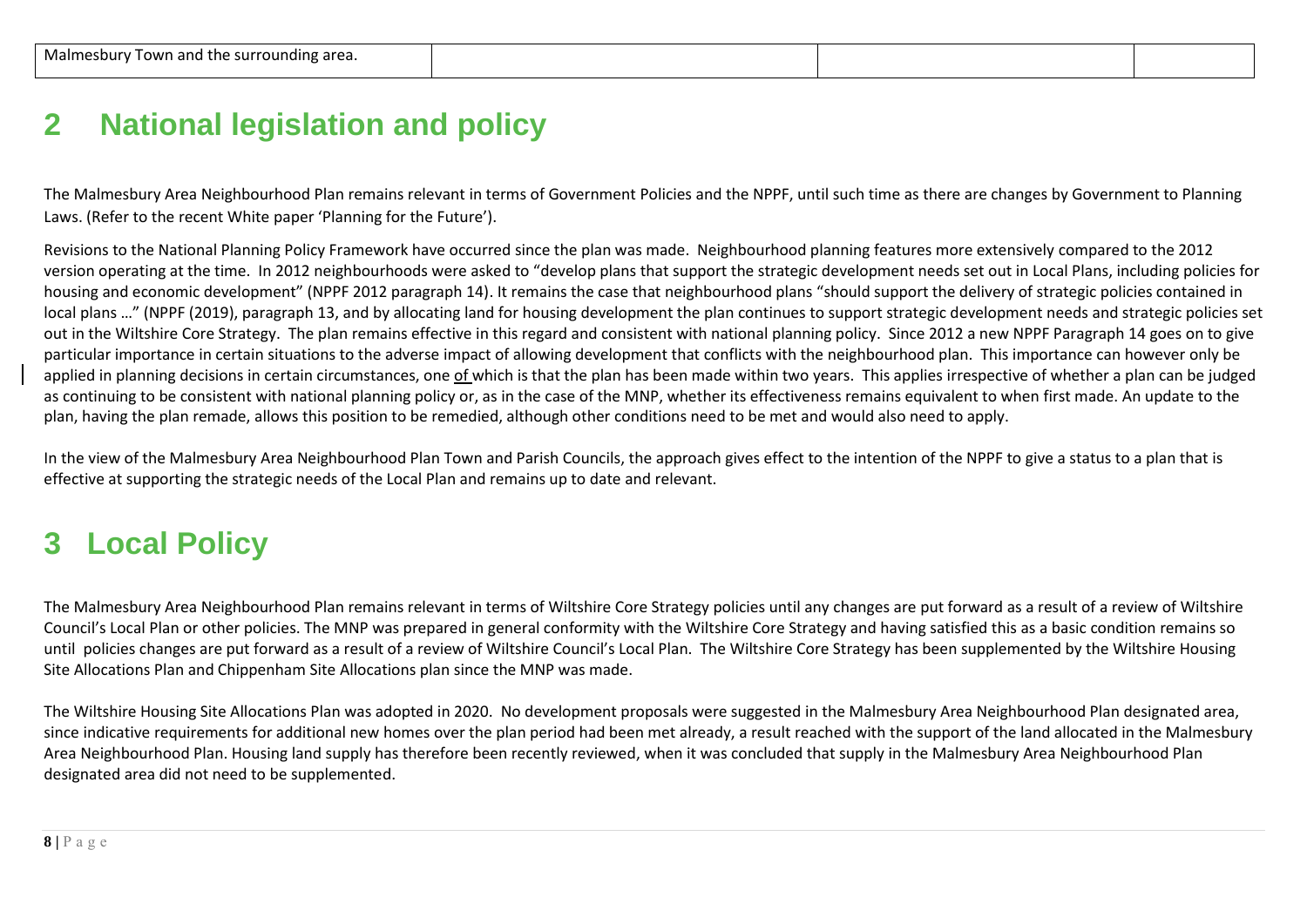The Wiltshire Local Development Scheme proposes that a Local Plan Review with a plan period of 2016 to 2036 should be adopted in 2023. A pre submission draft of the plan should be published by the end of the year but from which point there is a lengthy examination period leading to formal adoption. The content of the draft plan is currently uncertain and after publication in draft may be subject to main modifications as part of this process.

The longer-term strategic context for the Malmesbury Area Neighbourhood Plan area is therefore unclear. The Wiltshire Local Plan Review will provide the strategic context for the Malmesbury Area Neighbourhood Plan when it is reviewed fully to look further ahead. Although Wiltshire Council suggested lower scales of growth for the Malmesbury Area Neighbourhood Plan designated area when it consulted on an emerging strategy at the beginning of 2021, it is not vet certain this might form part of the final plan. Consequently, it is not yet appropriate to embark on a full review of the Malmesbury Area Neighbourhood Plan. This will occur immediately on completing a limited update staying with the current strategic requirements.

Wiltshire Council consulted on an emerging spatial strategy that proposed a lower scale of growth for the Malmesbury Area Neighbourhood Plan area designation. In this context, growth is already committed in excess of both current and proposed strategic scales. There are several competing speculative housing proposals that would exceed it further. The local community continues to want to guide development recognising the need to support provision for strategic needs. This is the approach advocated by NPPF (See above). A limited update to the Malmesbury Area Neighbourhood Plan provides additional weight to preserving this objective. Once the strategic context is more certain a full review of the Malmesbury Area Neighbourhood Plan will then be capable of guiding and supporting strategic policies in the manner it did when first made and (as shown above) continues to do, through the effectiveness of its Joint Neighbourhood Plan Working Party of Town and Parish Councils.

# **4 Conclusions**

The Malmesbury Neighbourhood Plan period runs until 2026 and has been reviewed to that end date. The reasons for this are:

- The Neighbourhood Plan must 'agree' with and run alongside the plan period for Wiltshire Council's 'Wiltshire Core Strategy' to 2026.
- Wiltshire Council's Local Plan is now currently under review to 2036 and has gone through first consultations, but as yet has not been adopted. Therefore, to be consistent with the reviewed Local Plan, the Malmesbury Neighbourhood Plan covering 2026 to 2036 will be reviewed alongside this emerging plan.
- Wiltshire Council has indicated in their consultation (ending March 2021) that Malmesbury Town, Brokenborough and St. Paul Without Parish Councils' likely requirement for additional housing until 2036 has already been exceeded and delivered. This is because it is either in the planning pipeline or has already been built.

Given that the policies of the Malmesbury Neighbourhood remain effective as described above, it has been agreed by the three Town and Parish Councils that the Malmesbury Area Neighbourhood Plan is currently relevant until the end of the plan period to 2026. It will continue to be reviewed regularly during the plan period and then also alongside the review of Wiltshire Councils Local Plan, covering the period until 2036.